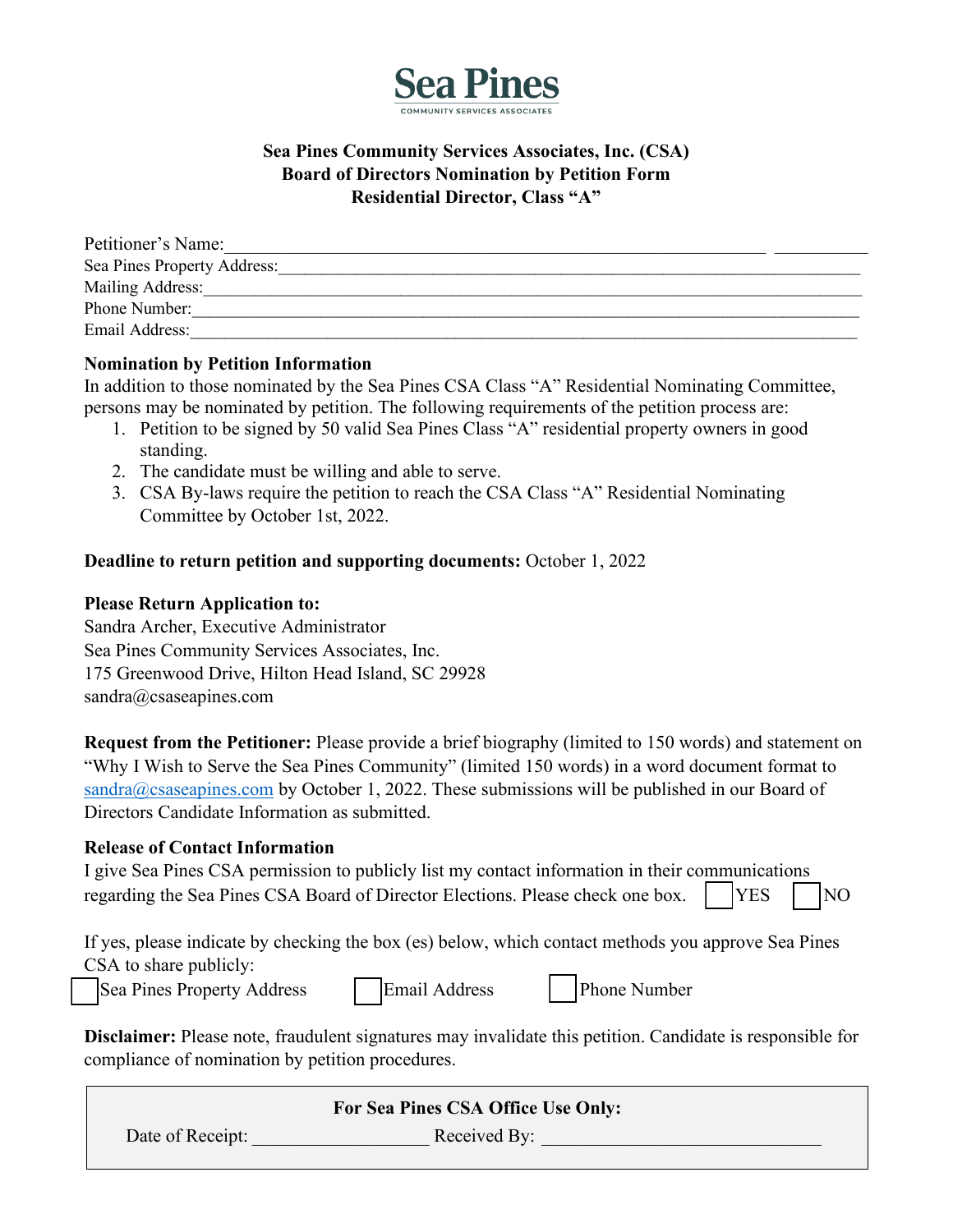

# **Sea Pines Community Services Associates, Inc. (CSA) Board of Directors Nomination by Petition Form Residential Director, Class "A"**

Petitioner's Name:\_\_\_\_\_\_\_\_\_\_\_\_\_\_\_\_\_\_\_\_\_\_\_\_\_\_\_\_\_\_\_\_\_\_\_\_\_\_\_\_\_\_\_\_\_\_\_\_\_\_\_\_\_\_\_\_\_\_\_\_\_\_\_\_\_\_\_\_

| $\#$             | <b>Print Name</b> | <b>Sea Pines Address</b> | <b>Signature</b> |
|------------------|-------------------|--------------------------|------------------|
| $\mathbf 1$      |                   |                          |                  |
| $\sqrt{2}$       |                   |                          |                  |
| $\mathfrak{Z}$   |                   |                          |                  |
| $\overline{4}$   |                   |                          |                  |
| $\sqrt{5}$       |                   |                          |                  |
| $\sqrt{6}$       |                   |                          |                  |
| $\boldsymbol{7}$ |                   |                          |                  |
| $\sqrt{8}$       |                   |                          |                  |
| $\overline{9}$   |                   |                          |                  |
| $10\,$           |                   |                          |                  |
| $11\,$           |                   |                          |                  |
| $12\,$           |                   |                          |                  |
| 13               |                   |                          |                  |
| 14               |                   |                          |                  |
| 15               |                   |                          |                  |
| 16               |                   |                          |                  |
| 17               |                   |                          |                  |
| 18               |                   |                          |                  |
| 19               |                   |                          |                  |
| $20\,$           |                   |                          |                  |
| $21\,$           |                   |                          |                  |
| 22               |                   |                          |                  |
| 23               |                   |                          |                  |
| 24               |                   |                          |                  |
| 25               |                   |                          |                  |
| $26\,$           |                   |                          |                  |
| 27               |                   |                          |                  |
| 28               |                   |                          |                  |
| 29               |                   |                          |                  |
| $\overline{30}$  |                   |                          |                  |
| $31\,$           |                   |                          |                  |
| 32               |                   |                          |                  |